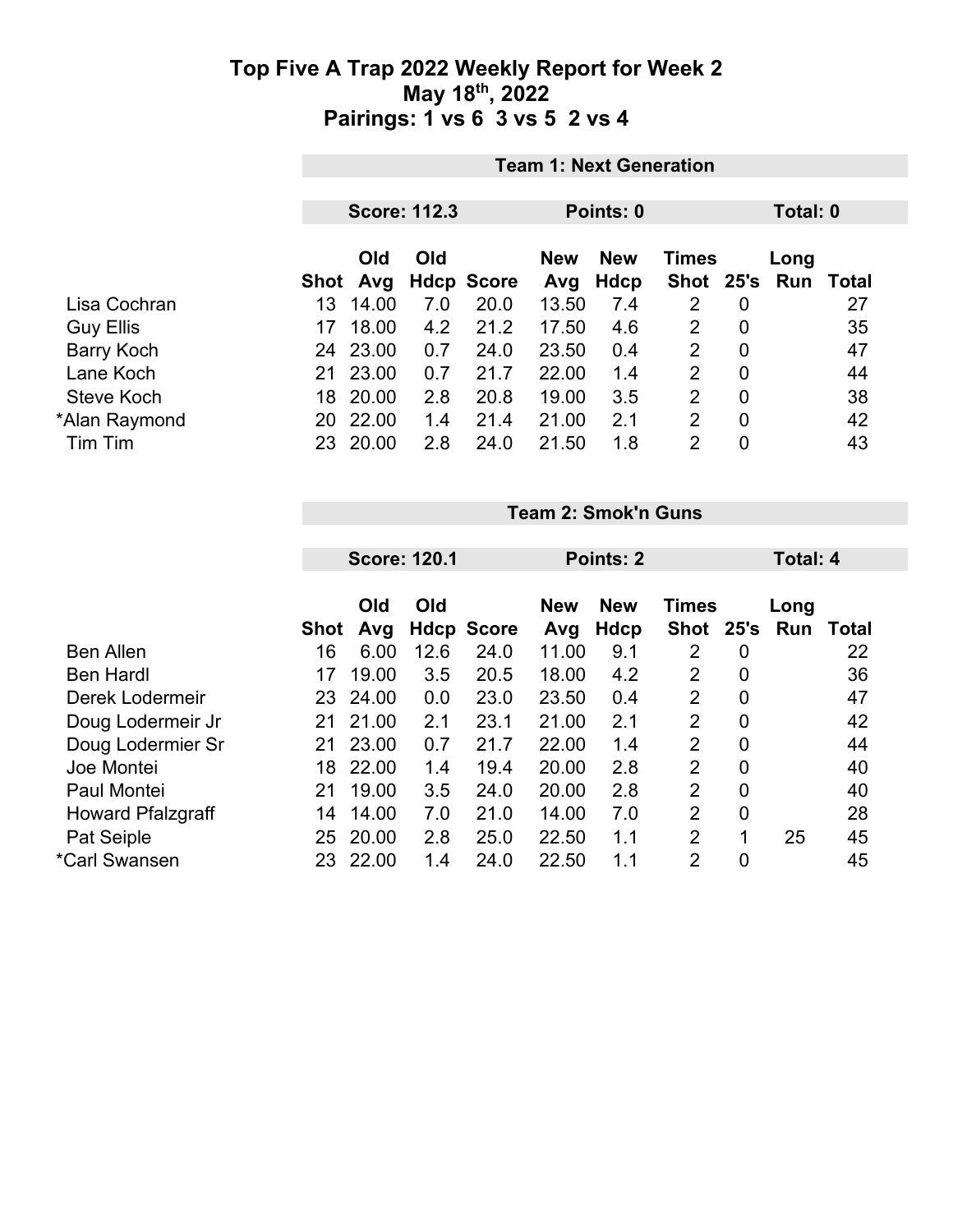|                         | Team 3: HDI |                     |     |                   |                   |                    |                             |      |                 |       |
|-------------------------|-------------|---------------------|-----|-------------------|-------------------|--------------------|-----------------------------|------|-----------------|-------|
|                         |             | <b>Score: 115.1</b> |     |                   |                   | Points: 0          |                             |      | <b>Total: 2</b> |       |
|                         | Shot        | <b>Old</b><br>Avg   | Old | <b>Hdcp Score</b> | <b>New</b><br>Avg | <b>New</b><br>Hdcp | <b>Times</b><br><b>Shot</b> | 25's | Long<br>Run     | Total |
| <b>Tom Averbeck</b>     | 20          | 20.00               | 2.8 | 22.8              | 20.00             | 2.8                | 2                           | 0    |                 | 40    |
| <b>Tom Hildebrandt</b>  | 23          | 23.00               | 0.7 | 23.7              | 23.00             | 0.7                | 2                           | 0    |                 | 46    |
| *Al Housewright         | 21          | 23.00               | 0.7 | 21.7              | 22.00             | 1.4                | $\overline{2}$              | 0    |                 | 44    |
| <b>Gene Housewright</b> |             | 22 22.00            | 1.4 | 23.4              | 22.00             | 1.4                | $\overline{2}$              | 0    |                 | 44    |
| <b>Cole Howitz</b>      | 18          | 24.00               | 0.0 | 18.0              | 21.00             | 2.1                | 2                           | 0    |                 | 42    |
| Joe L                   | 14          | 19.00               | 3.5 | 17.5              | 16.50             | 5.3                | 2                           | 0    |                 | 33    |
| <b>Matt Matt</b>        | 21          | 22.00               | 1.4 | 22.4              | 21.50             | 1.8                | 2                           | 0    |                 | 43    |
| <b>Carson Meyer</b>     | 21          | 22.00               | 1.4 | 22.4              | 21.50             | 1.8                | $\overline{2}$              | 0    |                 | 43    |
| Sam Meyer               | 20          | 20.00               | 2.8 | 22.8              | 20.00             | 2.8                | $\overline{2}$              | 0    |                 | 40    |

|                        |      |            | <b>Score: 117.5</b> |                   | Points: 0                                |             |                |                | Total: 0 |       |  |
|------------------------|------|------------|---------------------|-------------------|------------------------------------------|-------------|----------------|----------------|----------|-------|--|
|                        |      | Old<br>Old |                     |                   | <b>New</b><br><b>New</b><br><b>Times</b> |             |                |                | Long     |       |  |
|                        | Shot | Avg        |                     | <b>Hdcp Score</b> | Avg                                      | <b>Hdcp</b> | <b>Shot</b>    | 25's           | Run      | Total |  |
| Lou Dessellier         | 20   | 23.00      | 0.7                 | 20.7              | 21.50                                    | 1.8         | 2              | 0              |          | 43    |  |
| Dana Jaques            | 17   | 13.00      | 7.7                 | 24.0              | 15.00                                    | 6.3         | 2              | 0              |          | 30    |  |
| Leonard Jaques         | 20   | 20.00      | 2.8                 | 22.8              | 20.00                                    | 2.8         | 2              | $\overline{0}$ |          | 40    |  |
| <b>Adam Rohrs</b>      | 21   | 15.00      | 6.3                 | 24.0              | 18.00                                    | 4.2         | 2              | 0              |          | 36    |  |
| <b>Charles Rohrs</b>   |      | 22 23.00   | 0.7                 | 22.7              | 22.50                                    | 1.1         | $\overline{2}$ | $\overline{0}$ |          | 45    |  |
| Michelle Rudlong       | 18   | 23.00      | 0.7                 | 18.7              | 20.50                                    | 2.5         | $\overline{2}$ | $\overline{0}$ |          | 41    |  |
| <b>Terry Rudlong</b>   | 22   | 20.00      | 2.8                 | 24.0              | 21.00                                    | 2.1         | $\overline{2}$ | 0              |          | 42    |  |
| *Denise Scholljegerdes | 20   | 21.00      | 2.1                 | 22.1              | 20.50                                    | 2.5         | 2              | $\overline{0}$ |          | 41    |  |
| Lou Scholljegerdes     | 17   | 20.00      | 2.8                 | 19.8              | 18.50                                    | 3.9         | 2              | $\overline{0}$ |          | 37    |  |
| <b>Pat Skinner</b>     | 14   | 20.00      | 2.8                 | 16.8              | 17.00                                    | 4.9         | 2              | 0              |          | 34    |  |

**Team 4: Lead Lizzards**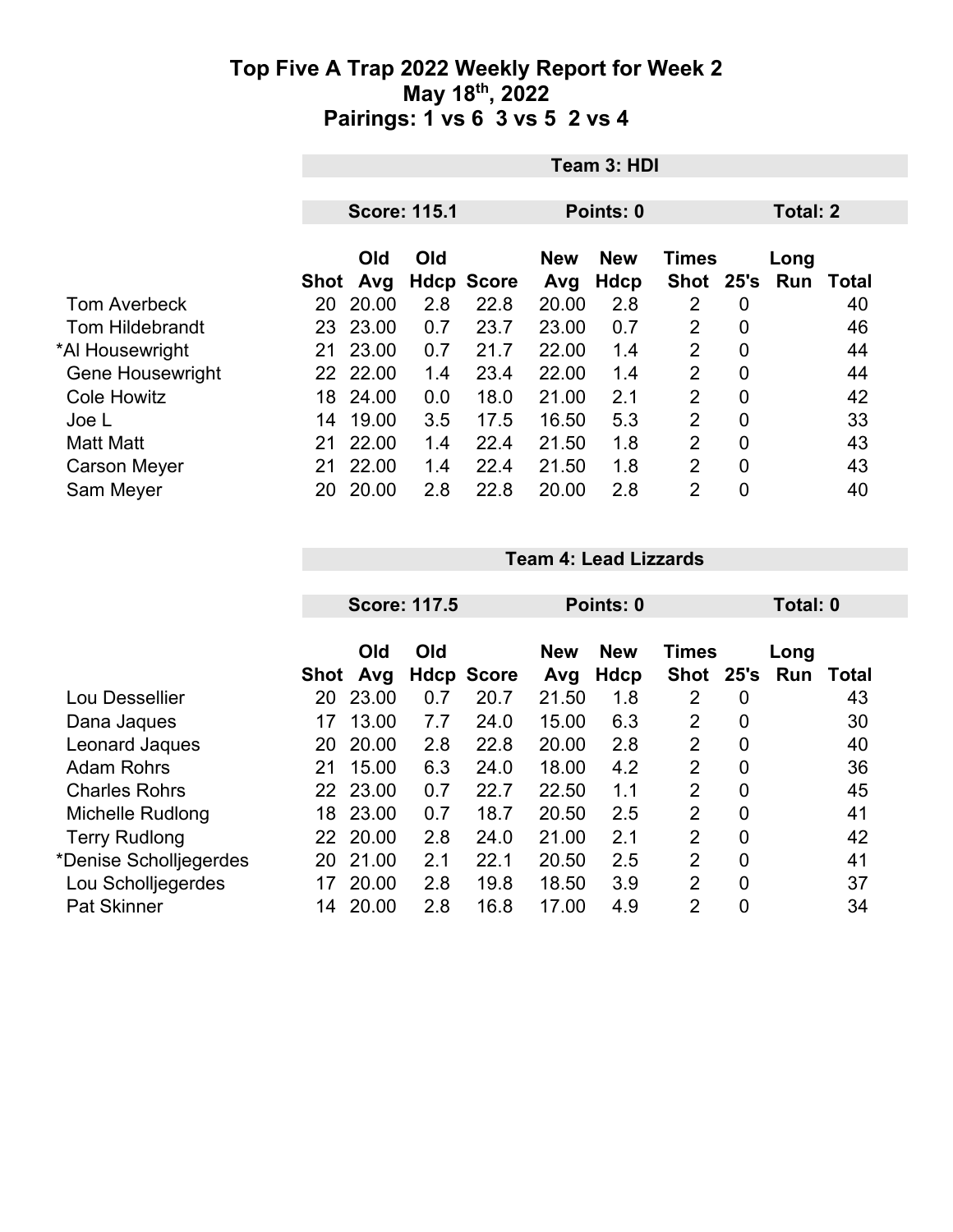|                    | <b>Team 5: Chet's Shoes</b> |                     |     |                   |            |             |                |      |          |       |  |
|--------------------|-----------------------------|---------------------|-----|-------------------|------------|-------------|----------------|------|----------|-------|--|
|                    |                             |                     |     |                   |            |             |                |      |          |       |  |
|                    |                             | <b>Score: 120.5</b> |     |                   | Points: 2  |             |                |      | Total: 2 |       |  |
|                    |                             | Old                 | Old |                   | <b>New</b> | <b>New</b>  | <b>Times</b>   |      | Long     |       |  |
|                    | <b>Shot</b>                 | Avg                 |     | <b>Hdcp Score</b> | Avg        | <b>Hdcp</b> | <b>Shot</b>    | 25's | Run      | Total |  |
| <b>Bruce Bruce</b> | 21                          | 23.00               | 0.7 | 21.7              | 22.00      | 1.4         | 2              | 0    |          | 44    |  |
| Paul Cassanova     | 23                          | 19.00               | 3.5 | 24.0              | 21.00      | 2.1         | $\overline{2}$ | 0    |          | 42    |  |
| <b>Paul Cowan</b>  |                             | 22 22.00            | 1.4 | 23.4              | 22.00      | 1.4         | $\overline{2}$ | 0    |          | 44    |  |
| Dave Dave          | 16                          | 22.00               | 1.4 | 17.4              | 19.00      | 3.5         | 2              | 0    |          | 38    |  |
| Jeff Jeff          | 20                          | 19.00               | 3.5 | 23.5              | 19.50      | 3.2         | 2              | 0    |          | 39    |  |
| *Bruce M           | 25                          | 24.00               | 0.0 | 25.0              | 24.00      | 0.0         | 2              | 0    |          | 48    |  |
| <b>Scott N</b>     | 23                          | 19.00               | 3.5 | 24.0              | 21.00      | 2.1         | 2              | 0    |          | 42    |  |
| <b>Steve Steve</b> | 23                          | 19.00               | 3.5 | 24.0              | 21.00      | 2.1         | $\overline{2}$ | 0    |          | 42    |  |
| Tim Tim            | 14                          | 14.00               | 7.0 | 21.0              | 14.00      | 7.0         | 2              | 0    |          | 28    |  |

|                   |      | <b>Score: 122.0</b> |      |                   |                   |                    |                      | Total: 4       |             |       |  |
|-------------------|------|---------------------|------|-------------------|-------------------|--------------------|----------------------|----------------|-------------|-------|--|
|                   |      |                     |      |                   | Points: 2         |                    |                      |                |             |       |  |
|                   | Shot | Old<br>Avg          | Old  | <b>Hdcp Score</b> | <b>New</b><br>Avg | <b>New</b><br>Hdcp | Times<br><b>Shot</b> | 25's           | Long<br>Run | Total |  |
| Dave Dempsey      | 20   | 18.00               | 4.2  | 24.0              | 19.00             | 3.5                | 2                    | 0              |             | 38    |  |
| *Guy Garritson    | 25   | 24.00               | 0.0  | 25.0              | 24.50             | 0.0                | 2                    | 1              | 25          | 49    |  |
| John Koskey       | 25   | 23.00               | 0.7  | 25.0              | 24.00             | 0.0                | $\overline{2}$       | 1              | 25          | 48    |  |
| Chris Larson      | 22.  | 21.00               | 2.1  | 24.0              | 21.50             | 1.8                | $\overline{2}$       | $\overline{0}$ |             | 43    |  |
| <b>Chris Meca</b> | 21   | 23.00               | 0.7  | 21.7              | 22.00             | 1.4                | $\overline{2}$       | $\overline{0}$ |             | 44    |  |
| Alexa Nettell     | 17   | 8.00                | 11.2 | 24.0              | 12.50             | 8.1                | 2                    | $\overline{0}$ |             | 25    |  |
| Lenny Storch      | 16   | 23.00               | 0.7  | 16.7              | 19.50             | 3.2                | $\overline{2}$       | $\overline{0}$ |             | 39    |  |
| Paul Wiemann      |      | 22 24.00            | 0.0  | 22.0              | 23.00             | 0.7                | 2                    | $\overline{0}$ |             | 46    |  |

**Team 6: Bull Shooters**

| Super Shooters: Pat Seiple |                      | 25  |
|----------------------------|----------------------|-----|
|                            | <b>Guy Garritson</b> | 25  |
|                            | John Koskey          | -25 |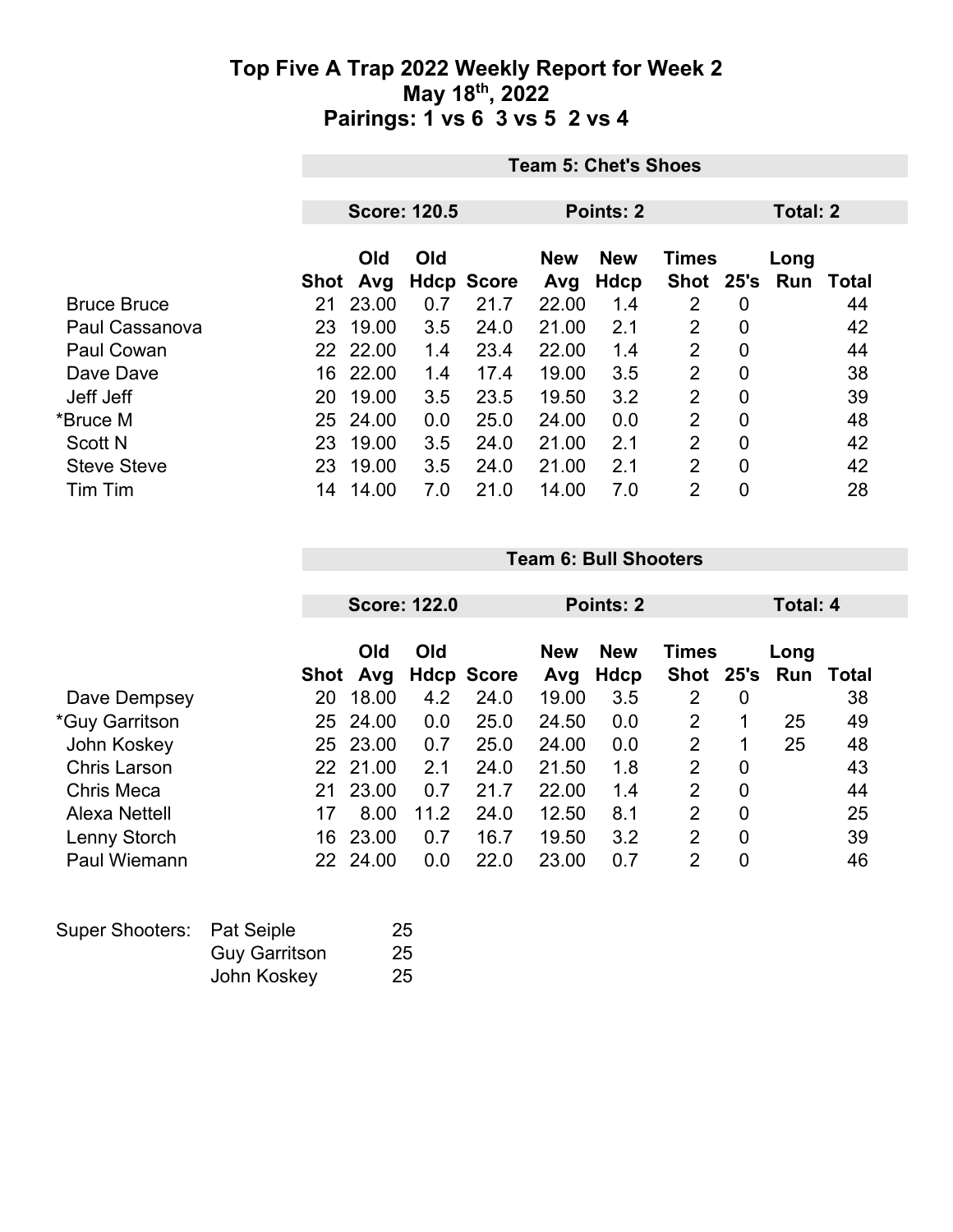# **Top Five Trap 2022 Team Standings through week 2**

| Team 6 | <b>Bull Shooters</b>   | 4.0 |
|--------|------------------------|-----|
| Team 2 | <b>Smok'n Guns</b>     | 4.0 |
| Team 5 | <b>Chet's Shoes</b>    | 2.0 |
| Team 3 | HDI                    | 2.0 |
| Team 4 | <b>Lead Lizzards</b>   | 0.0 |
| Team 1 | <b>Next Generation</b> | 0.0 |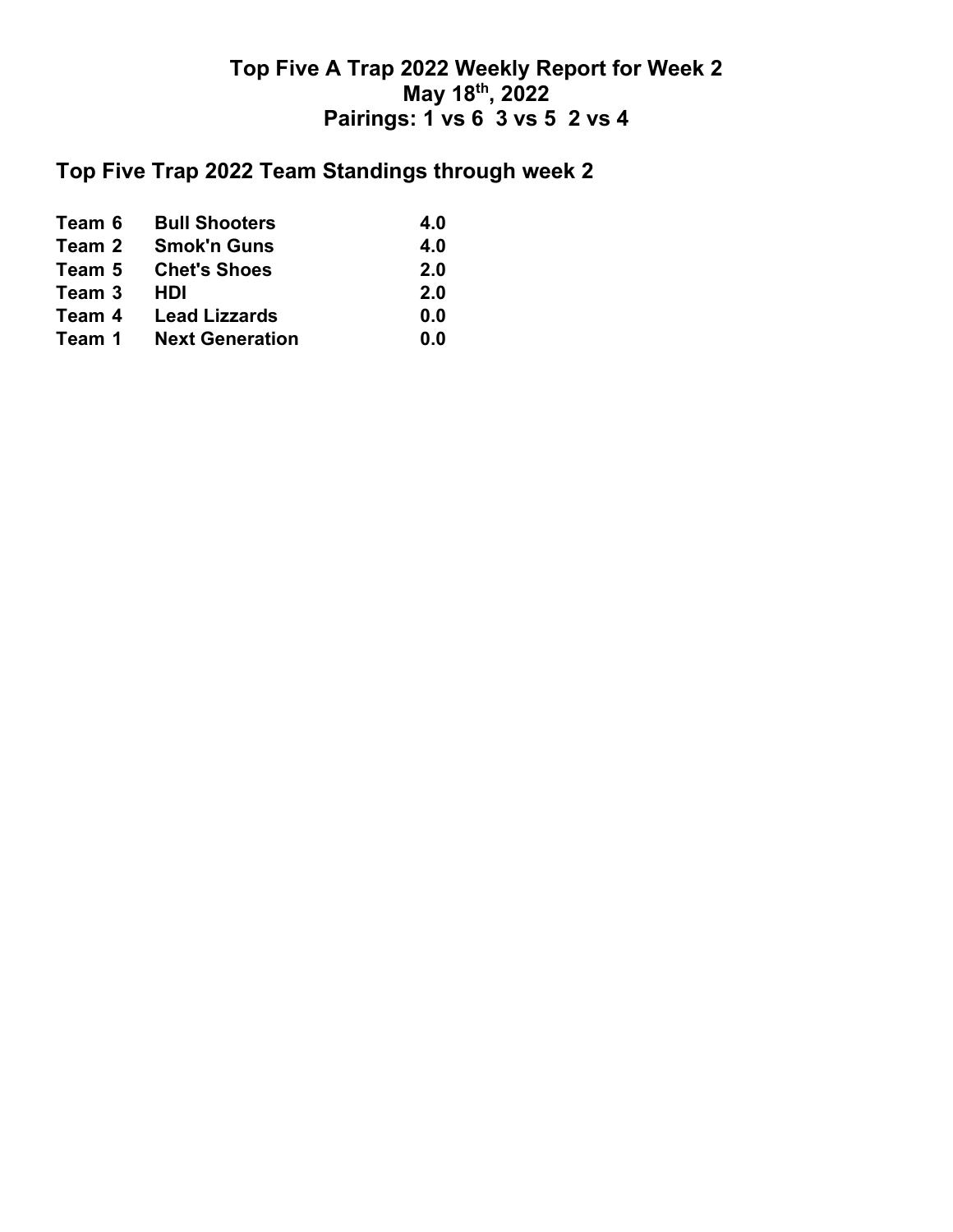# **Top Five Trap 2022 Total Target Leaders Through Week 2**

| Shooter                 | Total | Avg   |                | <b>Rounds Straights Team</b> |                        |
|-------------------------|-------|-------|----------------|------------------------------|------------------------|
| <b>Bruce M</b>          | 49    | 24.50 | 2              | 1                            | <b>Chet's Shoes</b>    |
| <b>Guy Garritson</b>    | 49    | 24.50 | $\overline{2}$ | $\mathbf{1}$                 | <b>Bull Shooters</b>   |
| John Koskey             | 48    | 24.00 | $\overline{2}$ | 1                            | <b>Bull Shooters</b>   |
| Derek Lodermeir         | 47    | 23.50 | $\overline{2}$ | 0                            | Smok'n Guns            |
| <b>Barry Koch</b>       | 47    | 23.50 | $\overline{2}$ | 0                            | <b>Next Generation</b> |
| Paul Wiemann            | 46    | 23.00 | $\overline{2}$ | 0                            | <b>Bull Shooters</b>   |
| <b>Tom Hildebrandt</b>  | 46    | 23.00 | $\overline{2}$ | 0                            | HDI                    |
| <b>Charles Rohrs</b>    | 45    | 22.50 | $\overline{2}$ | 0                            | <b>Lead Lizzards</b>   |
| <b>Carl Swansen</b>     | 45    | 22.50 | $\overline{2}$ | 0                            | Smok'n Guns            |
| Pat Seiple              | 45    | 22.50 | $\overline{2}$ | 1                            | Smok'n Guns            |
| Al Housewright          | 44    | 22.00 | $\overline{2}$ | 0                            | HDI                    |
| Paul Cowan              | 44    | 22.00 | $\overline{2}$ | 0                            | <b>Chet's Shoes</b>    |
| <b>Bruce Bruce</b>      | 44    | 22.00 | $\overline{2}$ | 0                            | <b>Chet's Shoes</b>    |
| Doug Lodermier Sr       | 44    | 22.00 | $\overline{2}$ | 0                            | Smok'n Guns            |
| <b>Chris Maca</b>       | 44    | 22.00 | $\overline{2}$ | 0                            | <b>Bull Shooters</b>   |
| Lane Koch               | 44    | 22.00 | $\overline{2}$ | 0                            | <b>Next Generation</b> |
| <b>Gene Housewright</b> | 44    | 22.00 | $\overline{2}$ | 0                            | HDI                    |
| Lou Dessellier          | 43    | 21.50 | $\overline{2}$ | 0                            | <b>Lead Lizzards</b>   |
| <b>Chris Larson</b>     | 43    | 21.50 | $\overline{2}$ | 0                            | <b>Bull Shooters</b>   |
| Tim Tim                 | 43    | 21.50 | $\overline{2}$ | 0                            | <b>Next Generation</b> |
| <b>Matt Matt</b>        | 43    | 21.50 | $\overline{2}$ | 0                            | HDI                    |
| <b>Carson Meyer</b>     | 43    | 21.50 | $\overline{2}$ | 0                            | HDI                    |
| <b>Terry Rudlong</b>    | 42    | 21.00 | $\overline{2}$ | 0                            | <b>Lead Lizzards</b>   |
| <b>Cole Howitz</b>      | 42    | 21.00 | $\overline{2}$ | 0                            | HDI                    |
| Alan Raymond            | 42    | 21.00 | $\overline{2}$ | 0                            | <b>Next Generation</b> |
| Doug Lodermeir Jr       | 42    | 21.00 | $\overline{2}$ | 0                            | Smok'n Guns            |
| <b>Scott N</b>          | 42    | 21.00 | $\overline{2}$ | 0                            | <b>Chet's Shoes</b>    |
| <b>Steve Steve</b>      | 42    | 21.00 | $\overline{2}$ | 0                            | <b>Chet's Shoes</b>    |
| Paul Cassanova          | 42    | 21.00 | 2              | 0                            | <b>Chet's Shoes</b>    |
| Denise Scholljegerdes   | 41    | 20.50 | $\overline{2}$ | 0                            | <b>Lead Lizzards</b>   |
| Michelle Rudlong        | 41    | 20.50 | $\overline{2}$ | 0                            | <b>Lead Lizzards</b>   |
| Joe Montei              | 40    | 20.00 | $\overline{2}$ | 0                            | Smok'n Guns            |
| Paul Montei             | 40    | 20.00 | $\overline{2}$ | 0                            | Smok'n Guns            |
| Leonard Jaques          | 40    | 20.00 | $\overline{2}$ | 0                            | <b>Lead Lizzards</b>   |
| <b>Tom Averbeck</b>     | 40    | 20.00 | $\overline{2}$ | 0                            | HDI                    |
| Sam Meyer               | 40    | 20.00 | $\overline{2}$ | 0                            | HDI                    |
| Lenny Storch            | 39    | 19.50 | $\overline{2}$ | 0                            | <b>Bull Shooters</b>   |
| Jeff Jeff               | 39    | 19.50 | $\overline{2}$ | 0                            | <b>Chet's Shoes</b>    |